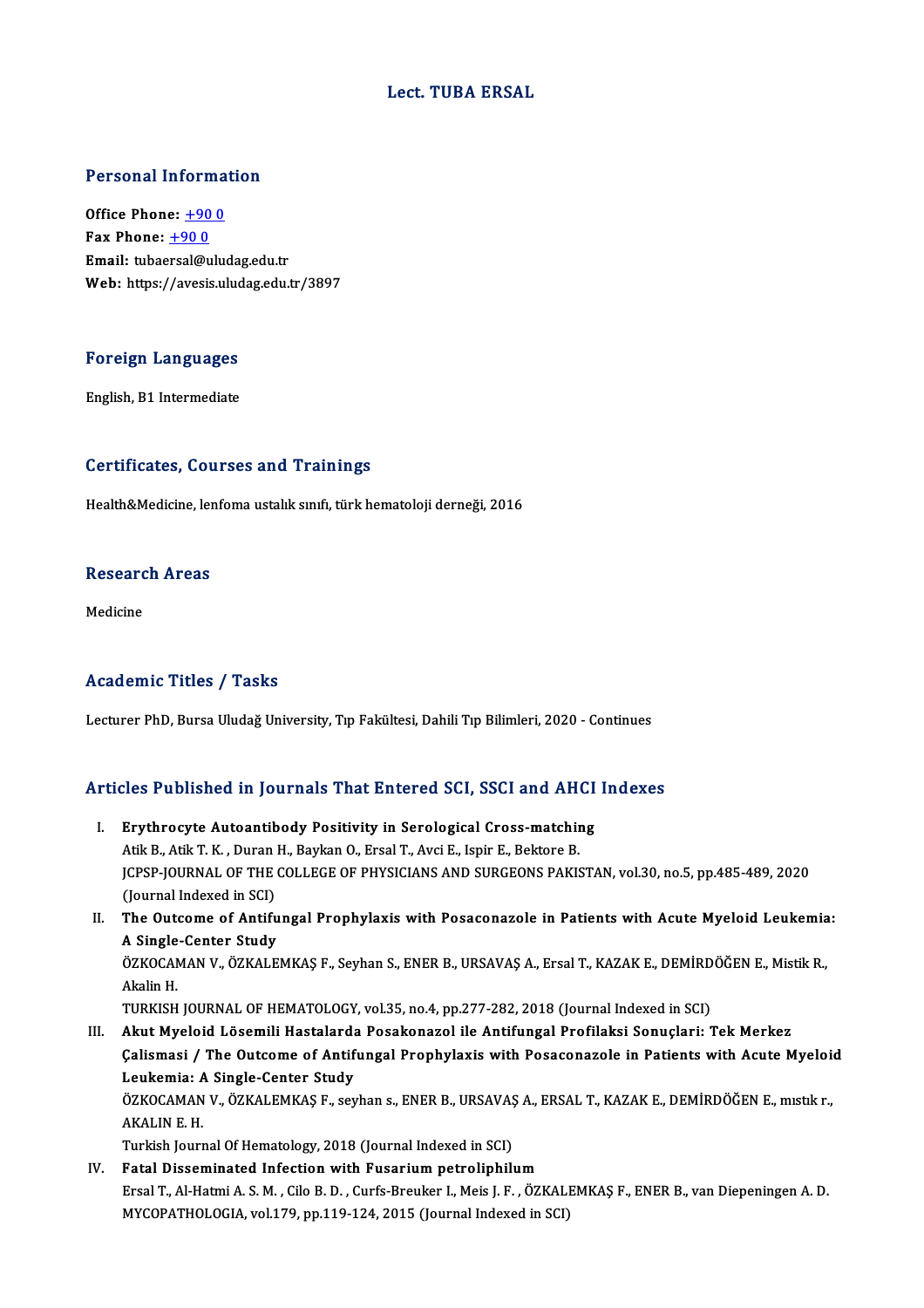- V. Oral Valganciclovir As Preemptive Therapy for Cytomegalovirus Infection in Allogeneic<br>Hematopeistic Stem Cell Trensplant Besinients Oral Valganciclovir As Preemptive Therapy for<br>Hematopoietic Stem Cell Transplant Recipients<br>ÖZKOCAMAN V. ÖZKALEMKAS E. ALLR, Karagan V. L Oral Valganciclovir As Preemptive Therapy for Cytomegalovirus Infection in Allogeneic<br>Hematopoietic Stem Cell Transplant Recipients<br>ÖZKOCAMAN V., ÖZKALEMKAŞ F., ALİ R., Karacan Y., Ersal T., Gozden H. E. , Erus T., KAZAK E Hematopoietic Stem Cell Transplant Recipients<br>ÖZKOCAMAN V., ÖZKALEMKAŞ F., ALİ R., Karacan Y., Ersal T., Gozden H. E. , Erus T., KAZAK E., Akalin H.<br>BLOOD, vol.124, no.21, 2014 (Journal Indexed in SCI) ÖZKOCAMAN V., ÖZKALEMKAŞ F., ALİ R., Karacan Y., Ersal T., Gozden H. E. , Erus T., KAZAK E., Akalin H.<br>BLOOD, vol.124, no.21, 2014 (Journal Indexed in SCI)<br>VI. Fatal breakthrough infection with Fusarium andiyazi: new multi
- BLOOD, vol.124, no.21, 2014 (Journal Indexed in SCI)<br>Fatal breakthrough infection with Fusarium andiyazi: new multi<br>reacting with Aspergillus galactomannan enzyme immunoassay.<br>Kebabsi N. van Dieneningen A. D., ENEP B. Ense Fatal breakthrough infection with Fusarium andiyazi: new multi-resistant aetiological agent cross<br>reacting with Aspergillus galactomannan enzyme immunoassay.<br>Kebabci N., van Diepeningen A. D. , ENER B., Ersal T., Meijer M. **The Example Teacting with Asper**<br>Kebabci N., van Dieper<br>Cetinoglu E., Akalin H.<br>Musesses vol 57, no 4 Kebabci N., van Diepeningen A. D. , ENER B., Ersal T., Meijer M., Al-Hatmi A.<br>Cetinoglu E., Akalin H.<br>Mycoses, vol.57, no.4, pp.249-55, 2014 (Journal Indexed in SCI Expanded)

### Mycoses, vol.57, no.4, pp.249-55, 2014 (Journal Indexed in SCI Expanded)<br>Articles Published in Other Journals

rticles Published in Other Journals<br>I. A Case Of Relapsing Polychondritis In A Patient With Acute Myeloid Leukemia With Myelodysplasia<br>Related Changes Related Changes<br>Related Changes<br>ALD VIDVIZI AD T Related Changes<br>ALP KIRKIZLAR T., ERSAL T., ALİ R., ÖZKALEMKAŞ F., ÖZKOCAMAN V., gözden e.

Uludağ Üniversitesi Tıp Fakültesi Dergisi, 2016 (Refereed Journals of Other Institutions) ALP KIRKIZLAR T., ERSAL T., ALİ R., ÖZKALEMKAŞ F., ÖZKOCAMAN V., gözden e.<br>Uludağ Üniversitesi Tıp Fakültesi Dergisi, 2016 (Refereed Journals of Other Institum<br>II. Pseudomonas Dışı Ektima Gangrenosum: Fusarium Enfeksiyonu

- Uludağ Üniversitesi Tıp Fakültesi Dergisi, 2016 (Refereed Journals of Other Institutions)<br>Pseudomonas Dışı Ektima Gangrenosum: Fusarium Enfeksiyonu Olgusu<br>ALP KIRKIZLAR T., GÖZDEN H. E. , ÖZKALEMKAŞ F., ŞAHİN A. B. , ÖZKOC Pseudomonas Dışı Ektima Gangrenosum: Fusarium Enfeksiyonu Olgusu<br>ALP KIRKIZLAR T., GÖZDEN H. E. , ÖZKALEMKAŞ F., ŞAHİN A. B. , ÖZKOCAMAN V., ERSAL T., ALİ R.<br>Uludağ Üniversitesi Tıp Fakültesi Dergisi, vol.40, no.3, pp.161-ALP KIRKIZLAR T., GÖZDEN H. E. , ÖZKALEMKAŞ F., ŞAHİN A. B. , ÖZKOCAMAN V., ERSAL T., ALİ R.<br>Uludağ Üniversitesi Tıp Fakültesi Dergisi, vol.40, no.3, pp.161-164, 2014 (Other Refereed National Journals)<br>III. Rituksimab
- Uludağ Ür<br><mark>Rituksim</mark><br>Sunumu<br><sup>Irmak a. Ö</sup> Rituksimab ile Başarılı Şekilde Tedavi Edilen İmmun<br>Sunumu<br>ırmak g., ÖZKOCAMAN V., ÖZKALEMKAŞ F., ERSAL T., ALİ R.<br>Uludağ Üniversitesi Tın Fakültesi Dergisi 2012 (Pefereed Je Sunumu<br>1 mak g., ÖZKOCAMAN V., ÖZKALEMKAŞ F., ERSAL T., ALİ R.<br>Uludağ Üniversitesi Tıp Fakültesi Dergisi, 2013 (Refereed Journals of Other Institutions)

# oludag oniversitesi Tip Fakultesi Dergisi, 2013 (Kelereed Journals of Othe<br>Refereed Congress / Symposium Publications in Proceedings

efereed Congress / Symposium Publications in Proce<br>I. Miyelodisplastik sendromda kemik iliği transplantasyonu<br>ERSAL T I. Miyelodisplastik sendromda kemik iliği transplantasyonu<br>ERSAL T. Miyelodisplastik sendromda kemik iliği transplantasyonu<br>ERSAL T.<br>Hematoloji Uzmanlık Derneği Ulusal Kongresi, Turkey, 12 - 15 December 2020<br>KML tedavisinde ilk sesenekler II. KML tedavisinde ilk seçenekler<br>ERSAL T. Hematolo<br>**KML ted<br>ERSAL T.**<br>Hematolo KML tedavisinde ilk seçenekler<br>ERSAL T.<br>Hematoloji Uzmanlık Derneği Ulusal Kongresi, Turkey, 12 - 15 December 2020<br>MİYELORROLİEERATİE HASTALIKLAR, OLGU III. MİYELOPROLİFERATİF HASTALIKLAR, OLGU<br>ERSAL T. Hematolo<br>MIYELOI<br>ERSAL T.<br>9. III USA MİYELOPROLİFERATİF HASTALIKLAR, OLGU<br>ERSAL T.<br>9. ULUSAL GERİATRİK HEMATOLOJİ KONGRESİ, Turkey, 25 - 27 September 2020<br>lanfamalarda yani tadayiler IV. lenfomalarda yeni tedaviler 9 ULUSA<br>lenfomal<br>ERSAL T. lenfomalarda yeni tedaviler<br>ERSAL T.<br>16. uludağ iç hastalıkları ulusal kış kongresi, Turkey, 5 - 08 March 2020<br>multiple mivelem tanı ve presnes kriterleri V. multiple miyelom tanı ve prognoz kriterleri<br>ERSAL T. 16. uluda<br>multiple<br>ERSAL T.<br>1. ulucal 1 multiple miyelom tanı ve prognoz kriterleri<br>ERSAL T.<br>1. ulusal miyelom uzmanlar sempozyumu, Turkey, 08 March 2019<br>Bomatoid Artnit Multiple Muslom Binlikteliği Gösteren Olay ERSAL T.<br>1. ulusal miyelom uzmanlar sempozyumu, Turkey, 08 March 2019<br>VI. Romatoid Artrit Multiple Myelom Birlikteliği Gösteren Olgu<br>UĞUB S. ERSAL T 1. ulusal miyelom<br>Romatoid Artrit<br>UĞUR S., ERSAL T.<br>10. ulusal ramatal Romatoid Artrit Multiple Myelom Birlikteliği Gösteren Ol<br>UĞUR S., ERSAL T.<br>19. ulusal romatoloji kongresi, Turkey, 26 - 30 September 2018<br>İleri Yesta Ailesal Akdeniz Atasi ve Sistemik Amileidez T. UĞUR S., ERSAL T.<br>19. ulusal romatoloji kongresi, Turkey, 26 - 30 September 2018<br>VII. İleri Yaşta Ailesel Akdeniz Ateşi ve Sistemik Amiloidoz Tanısı AlanOlgu<br>UĞUR S. ERSAL T. 19. ulusal romatol<br>İleri Yaşta Ailes<br>UĞUR S., ERSAL T.<br>19. ulusal romatol İleri Yaşta Ailesel Akdeniz Ateşi ve Sistemik Amiloidoz Ta<br>UĞUR S., ERSAL T.<br>19. ulusal romatoloji kongresi, Turkey, 26 - 30 September 2018<br>Löksponi ile tanı alan Sistemik Lunus Enitematerus Olav. UĞUR S., ERSAL T.<br>19. ulusal romatoloji kongresi, Turkey, 26 - 30 September 2018<br>VIII. Lökopeni ile tanı alan Sistemik Lupus Eritematozus Olgusu<br>11č110 s EPSAL T 19. ulusal romatol<br>Lõkopeni ile tan<br>UĞUR S., ERSAL T.